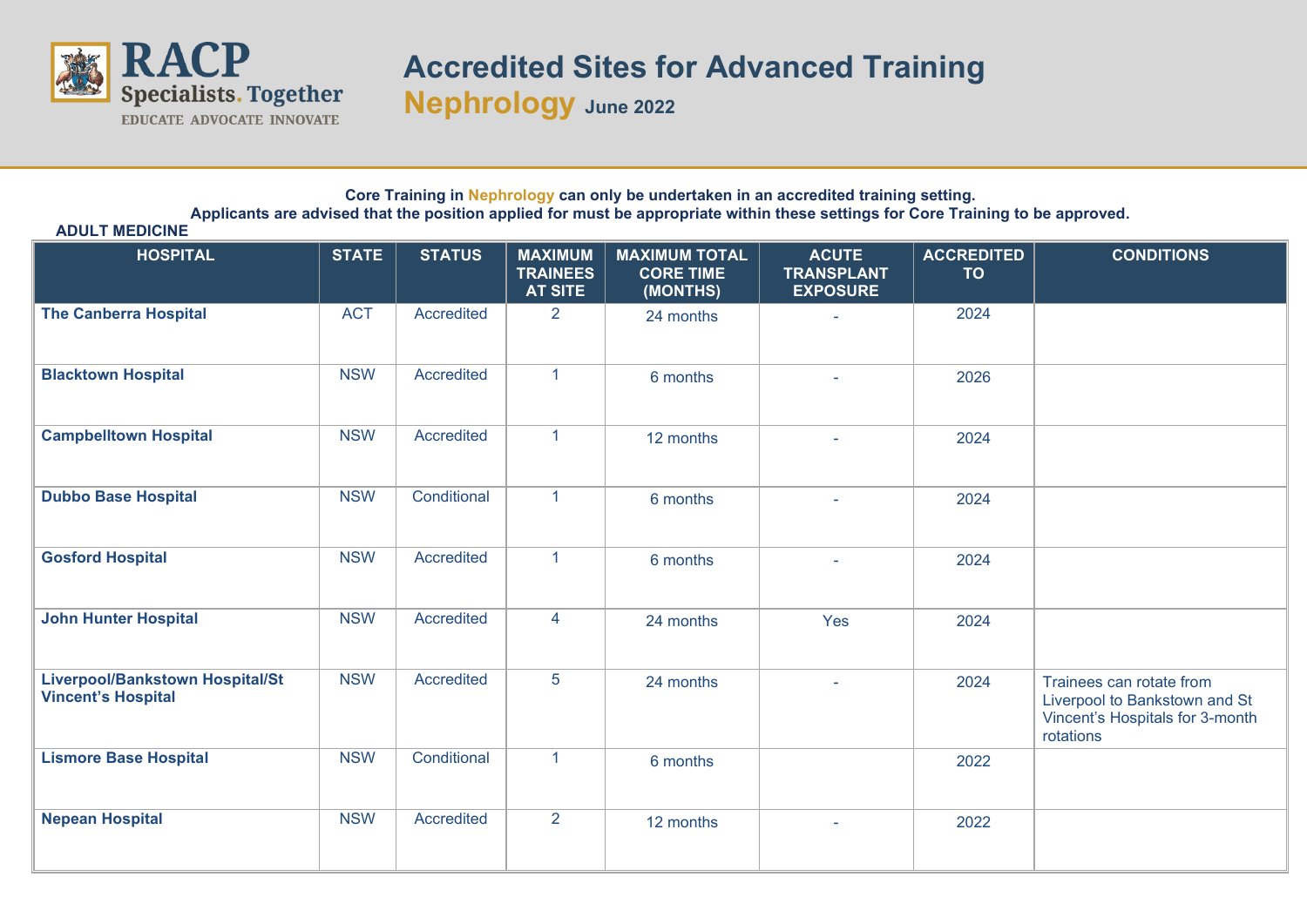| <b>HOSPITAL</b>                                                                               | <b>STATE</b> | <b>STATUS</b>     | <b>MAXIMUM</b><br><b>TRAINEES</b><br><b>AT SITE</b> | <b>MAXIMUM TOTAL</b><br><b>CORE TIME</b><br>(MONTHS) | <b>ACUTE</b><br><b>TRANSPLANT</b><br><b>EXPOSURE</b> | <b>ACCREDITED</b><br><b>TO</b> | <b>CONDITIONS</b>                                                                                                                                  |
|-----------------------------------------------------------------------------------------------|--------------|-------------------|-----------------------------------------------------|------------------------------------------------------|------------------------------------------------------|--------------------------------|----------------------------------------------------------------------------------------------------------------------------------------------------|
| <b>Prince of Wales Hospital</b>                                                               | <b>NSW</b>   | Accredited        | 2 <sup>1</sup>                                      | 24 months                                            | Yes                                                  | 2024                           |                                                                                                                                                    |
| <b>Royal North Shore Hospital</b>                                                             | <b>NSW</b>   | Accredited        | $\mathbf{3}$                                        | 24 months                                            | Yes                                                  | 2024                           |                                                                                                                                                    |
| <b>Royal Prince Alfred</b><br><b>Hospital/Concord Repatriation</b><br><b>General Hospital</b> | <b>NSW</b>   | Accredited        | 8<br>$(5$ at RPA)                                   | 24 months                                            | Yes                                                  | 2022                           | Trainees will be allowed to<br>undertake 2 core years provided<br>that at least 6 months be spent<br>rotating through and supervised at<br>Concord |
| <b>St George Hospital</b>                                                                     | <b>NSW</b>   | Accredited        | 2 <sup>1</sup>                                      | 24 months                                            |                                                      | 2021                           |                                                                                                                                                    |
| <b>Tamworth Base Hospital</b>                                                                 | <b>NSW</b>   | Accredited        | $\mathbf{1}$                                        | 12 months                                            | $\overline{a}$                                       | 2023                           |                                                                                                                                                    |
| <b>Westmead Hospital</b>                                                                      | <b>NSW</b>   | Accredited        | $\overline{4}$                                      | 24 months                                            | Yes                                                  | 2023                           |                                                                                                                                                    |
| <b>Wollongong Hospital</b>                                                                    | <b>NSW</b>   | Accredited        | $\overline{2}$                                      | 24 months                                            | <b>No</b>                                            | 2025                           |                                                                                                                                                    |
| <b>Cairns Hospital</b>                                                                        | <b>QLD</b>   | Accredited        | $\overline{2}$                                      | 24 months                                            |                                                      | 2026                           |                                                                                                                                                    |
| <b>Gold Coast University Hospital</b>                                                         | <b>QLD</b>   | Conditional       | $\overline{2}$                                      | 12 months                                            | i.                                                   | 2022                           |                                                                                                                                                    |
| <b>Greenslopes Private Hospital</b>                                                           | <b>QLD</b>   | Accredited        | $\blacktriangleleft$                                | 6 months                                             | $\overline{\phantom{a}}$                             | 2023                           |                                                                                                                                                    |
| <b>Sunshine Coast University Hospital</b><br>(formerly Nambour General<br><b>Hospital)</b>    | <b>QLD</b>   | <b>Accredited</b> | $\mathbf{1}$                                        | 12 months                                            |                                                      | 2022                           |                                                                                                                                                    |
| <b>Princess Alexandra Hospital</b>                                                            | <b>QLD</b>   | Accredited        | 6                                                   | 24 months                                            | Yes                                                  | 2023                           |                                                                                                                                                    |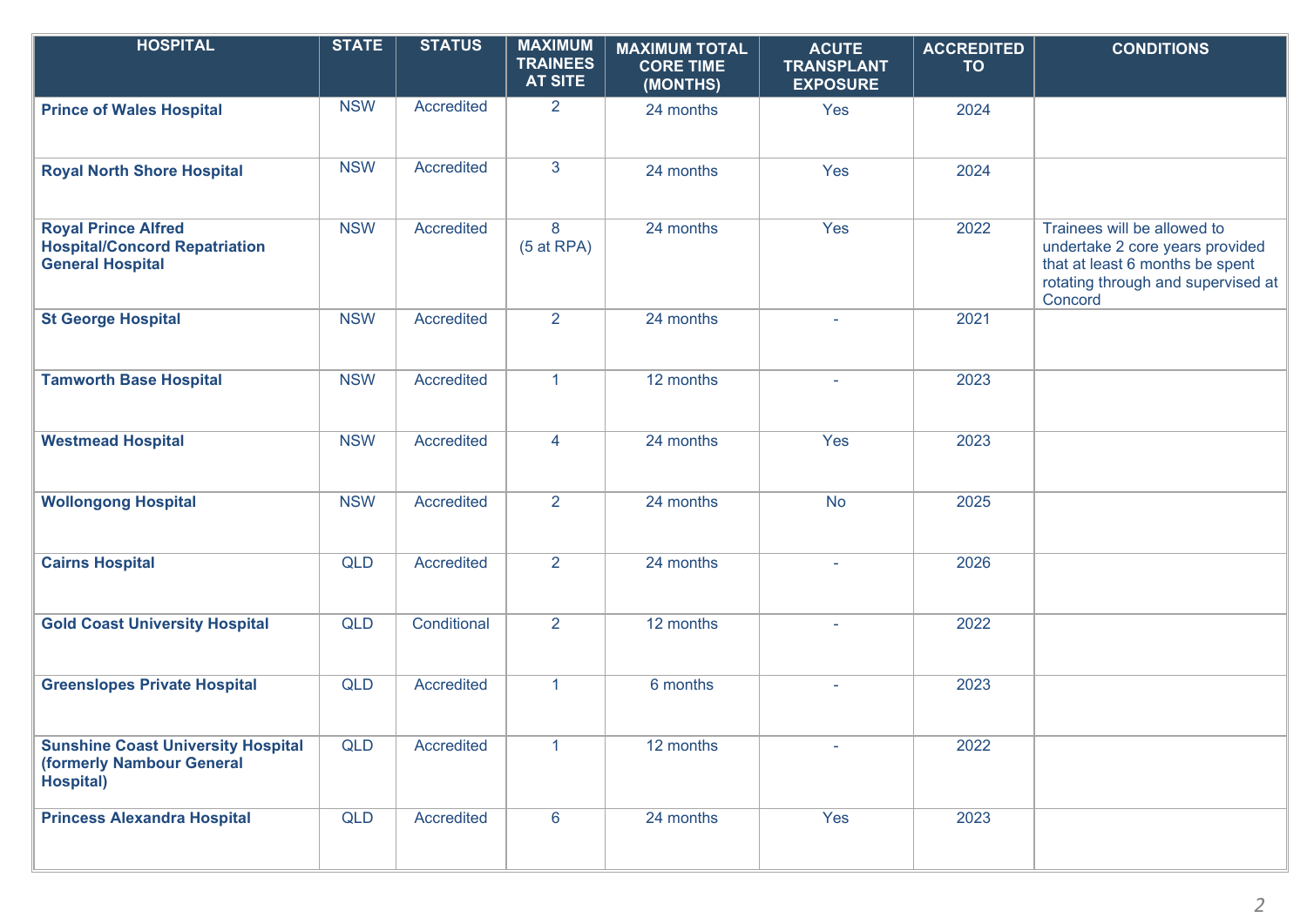| <b>HOSPITAL</b>                                      | <b>STATE</b> | <b>STATUS</b> | <b>MAXIMUM</b><br><b>TRAINEES</b><br><b>AT SITE</b> | <b>MAXIMUM TOTAL</b><br><b>CORE TIME</b><br>(MONTHS) | <b>ACUTE</b><br><b>TRANSPLANT</b><br><b>EXPOSURE</b> | <b>ACCREDITED</b><br><b>TO</b> | <b>CONDITIONS</b>                                                                                  |
|------------------------------------------------------|--------------|---------------|-----------------------------------------------------|------------------------------------------------------|------------------------------------------------------|--------------------------------|----------------------------------------------------------------------------------------------------|
| <b>Royal Brisbane and Women's</b><br><b>Hospital</b> | <b>QLD</b>   | Accredited    | $\overline{4}$                                      | 24 months                                            | $\sim$                                               | 2024                           |                                                                                                    |
| <b>Rockhampton Hospital</b>                          | <b>QLD</b>   | Accredited    | $\mathbf{1}$                                        | 12 months                                            |                                                      | 2023                           |                                                                                                    |
| <b>Toowoomba Hospital</b>                            | <b>QLD</b>   | Accredited    | $\mathbf{1}$                                        | 12 months                                            | L.                                                   | 2024                           |                                                                                                    |
| <b>Townsville Hospital</b>                           | QLD          | Accredited    | $\mathbf{1}$                                        | 12 months                                            | $\omega$                                             | 2022                           |                                                                                                    |
| <b>Austin Health</b>                                 | <b>VIC</b>   | Accredited    | 3                                                   | 24 months                                            | Yes                                                  | 2024                           |                                                                                                    |
| <b>The Bendigo Hospital</b>                          | <b>VIC</b>   | Accredited    | $\mathbf{1}$                                        | 12 months                                            | $\mathbf{r}$                                         | 2024                           |                                                                                                    |
| <b>Eastern Health</b>                                | <b>VIC</b>   | Accredited    | $\mathbf{3}$                                        | 24 months                                            | $\omega$                                             | 2023                           |                                                                                                    |
| <b>Frankston Hospital</b>                            | VIC          | Conditional   | $\mathbf{1}$                                        | 12 months                                            |                                                      | 2022                           |                                                                                                    |
| <b>University Hospital Geelong</b>                   | <b>VIC</b>   | Accredited    | $\mathbf{1}$                                        | 12 months                                            | ä,                                                   | 2026                           |                                                                                                    |
| <b>Monash Health</b>                                 | <b>VIC</b>   | Accredited    | $6\phantom{1}$                                      | 24 months                                            | Yes                                                  | 2026                           | <b>Accreditation includes Clayton</b><br>Hospital, Dandenong Hospital and<br><b>Casey Hospital</b> |
| <b>Royal Melbourne Hospital</b>                      | <b>VIC</b>   | Accredited    | 5                                                   | 24 months                                            |                                                      | 2024                           |                                                                                                    |
| <b>The Northern Hospital</b>                         | <b>VIC</b>   | Accredited    | $\mathbf{1}$                                        | 12 months                                            |                                                      | 2026                           |                                                                                                    |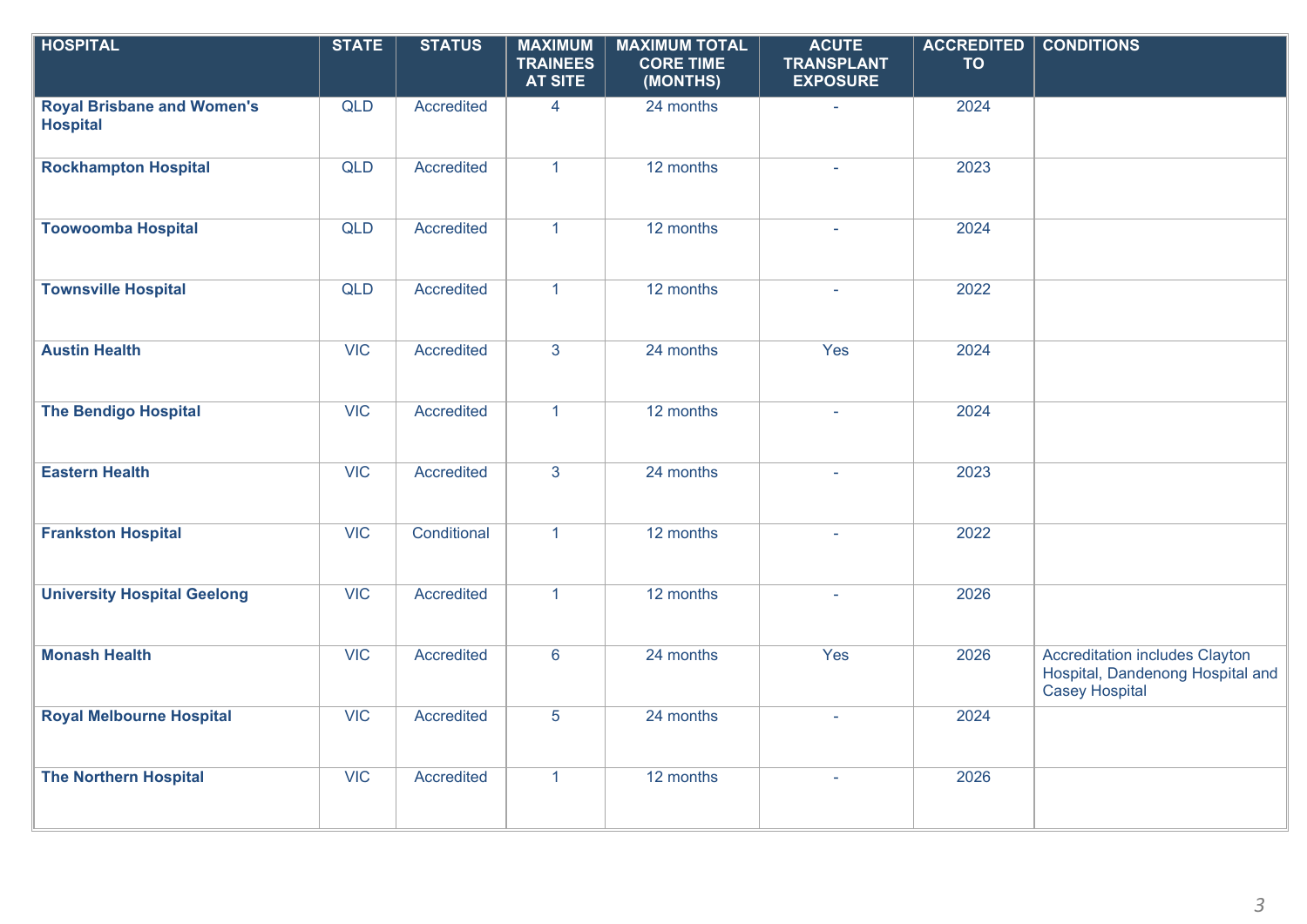| <b>HOSPITAL</b>                                                                                                   | <b>STATE</b>           | <b>STATUS</b> | <b>MAXIMUM</b><br><b>TRAINEES</b><br><b>AT SITE</b> | <b>MAXIMUM TOTAL</b><br><b>CORE TIME</b><br>(MONTHS) | <b>ACUTE</b><br><b>TRANSPLANT</b><br><b>EXPOSURE</b> | <b>ACCREDITED</b><br><b>TO</b> | <b>CONDITIONS</b> |
|-------------------------------------------------------------------------------------------------------------------|------------------------|---------------|-----------------------------------------------------|------------------------------------------------------|------------------------------------------------------|--------------------------------|-------------------|
| <b>The Alfred Hospital</b>                                                                                        | <b>VIC</b>             | Accredited    | 3 <sup>1</sup>                                      | 24 months                                            | Yes                                                  | 2024                           |                   |
| <b>St Vincent's Hospital</b>                                                                                      | <b>VIC</b>             | Accredited    | $\overline{3}$                                      | 24 months                                            | Yes                                                  | 2026                           |                   |
| <b>Western Health</b>                                                                                             | <b>VIC</b>             | Accredited    | $\overline{3}$                                      | 24 months                                            | $\equiv$                                             | 2022                           |                   |
| <b>Central Northern Adelaide Health</b><br><b>Service (CNARTS)- Royal Adelaide</b><br>& Queen Elizabeth Hospitals | <b>SA</b>              | Accredited    | 5                                                   | 24 months                                            | Yes                                                  | 2024                           |                   |
| <b>Flinders Medical Centre</b>                                                                                    | $\overline{\text{SA}}$ | Accredited    | $\overline{2}$                                      | 24 months                                            | ÷.                                                   | 2023                           |                   |
| <b>Launceston General Hospital</b>                                                                                | <b>TAS</b>             | Accredited    | $\mathbf{1}$                                        | 12 months                                            | <b>No</b>                                            | 2024                           |                   |
| <b>Royal Hobart Hospital</b>                                                                                      | <b>TAS</b>             | Accredited    | $\mathbf{1}$                                        | 12 months                                            | $\omega$                                             | 2024                           |                   |
| <b>Alice Springs Hospital</b>                                                                                     | <b>NT</b>              | Accredited    | $\overline{2}$                                      | 12 months                                            |                                                      | 2026                           |                   |
| <b>Royal Darwin Hospital</b>                                                                                      | <b>NT</b>              | Accredited    | $\overline{3}$                                      | 12 months                                            | a.                                                   | 2022                           |                   |
| <b>Fiona Stanley Hospital</b>                                                                                     | <b>WA</b>              | Accredited    | $\overline{3}$                                      | 24 months                                            | $\omega$                                             | 2026                           |                   |
| <b>Royal Perth Hospital</b>                                                                                       | <b>WA</b>              | Accredited    | $\mathbf{1}$                                        | 12 months                                            | Yes                                                  | 2021                           |                   |
| <b>Sir Charles Gardiner Hospital</b>                                                                              | <b>WA</b>              | Accredited    | $\overline{2}$                                      | 24 months                                            | Yes                                                  | 2023                           |                   |

For further details, please contact Education Officer to the ATC in Nephrology, by phone (02) 8247 6232 or email [Nephrology@racp.edu.au.](mailto:Nephrology@racp.edu.au)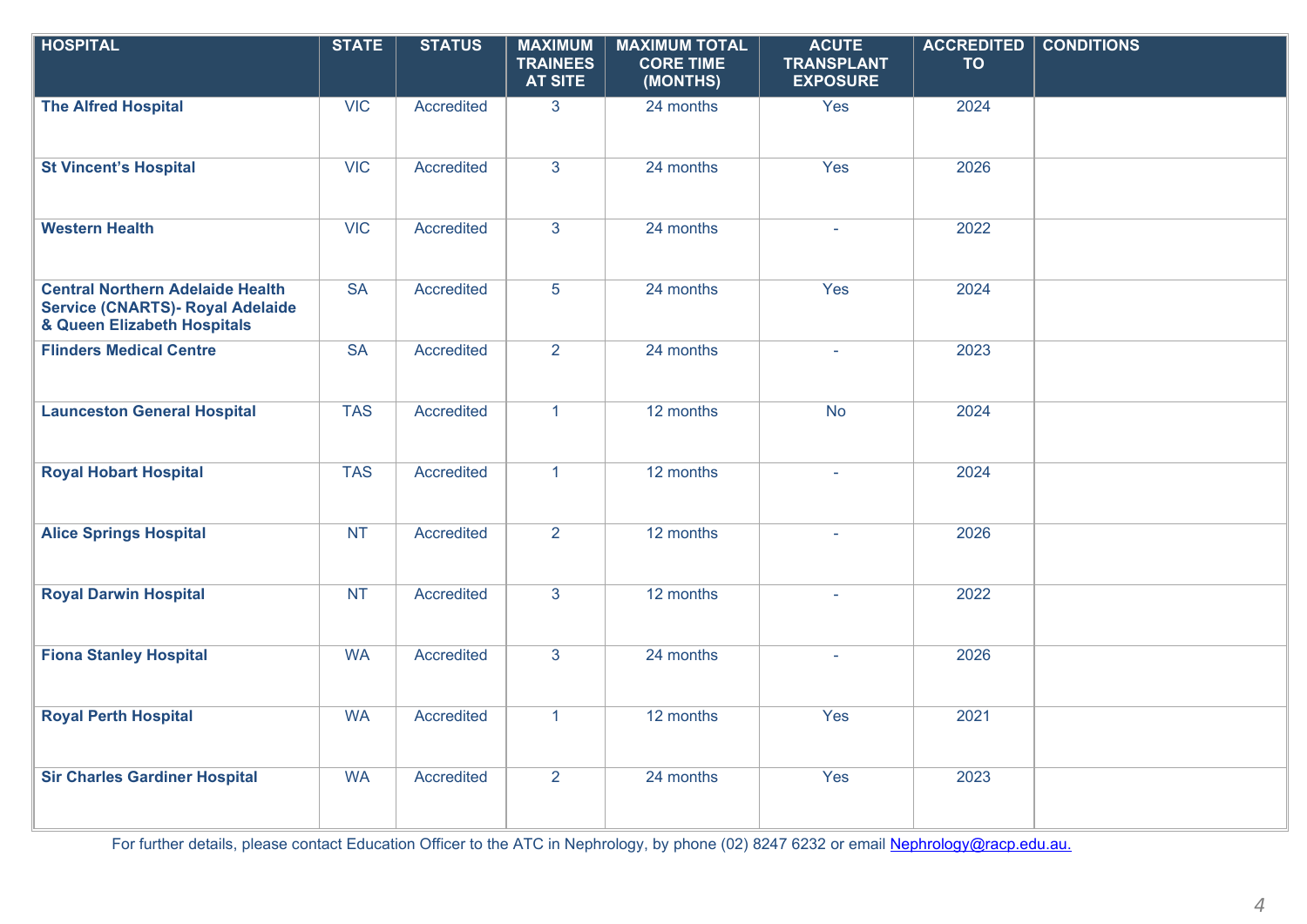## **PAEDIATRICS**

| <b>HOSPITAL</b>                                                                                         | <b>STATE</b> | <b>STATUS</b> | <b>MAXIMUM</b><br><b>TRAINEES</b><br><b>AT SITE</b> | <b>MAXIMUM TOTAL</b><br><b>CORE TIME</b><br>(MONTHS) | <b>ACUTE</b><br><b>TRANSPLANT</b><br><b>EXPOSURE</b> | <b>ACCREDITED</b><br><b>TO</b> | <b>CONDITIONS</b>                                                                                                       |
|---------------------------------------------------------------------------------------------------------|--------------|---------------|-----------------------------------------------------|------------------------------------------------------|------------------------------------------------------|--------------------------------|-------------------------------------------------------------------------------------------------------------------------|
| <b>Sydney Children's Hospital</b>                                                                       | <b>NSW</b>   | Accredited    | 1                                                   | 18 months                                            | Yes                                                  | 2024                           | 50% job shared with The<br><b>Children's Hospital at Westmead</b>                                                       |
| The Children's Hospital at<br>Westmead                                                                  | <b>NSW</b>   | Accredited    | $\blacktriangleleft$                                | 18 months                                            | Yes                                                  | 2024                           | 50% job shared with Sydney<br><b>Children's Hospital</b>                                                                |
| <b>Queensland Children's Hospital</b><br>(Formerly Lady Cilento Children's<br><b>Hospital</b> )         | <b>QLD</b>   | Accredited    | $\blacktriangleleft$                                | 12 months                                            | Yes                                                  | 2026                           |                                                                                                                         |
| The Royal Children's Hospital                                                                           | <b>VIC</b>   | Accredited    | $\overline{2}$                                      | 18 months                                            | Yes                                                  | 2022                           | 1 trainee for 12 months<br>1 trainee for 6 months                                                                       |
| <b>Monash Children's Hospital</b>                                                                       | <b>VIC</b>   | Accredited    | $\blacktriangleleft$                                | 12 months                                            | Yes                                                  | 2022                           | Trainees may be accredited for 9<br>months in a 12-month position or<br>12 months in an 18-month<br>position            |
| <b>Perth Children's Hospital (formerly</b><br><b>Princess Margaret Hospital for</b><br><b>Children)</b> | <b>WA</b>    | Accredited    | $\blacktriangleleft$                                | 6 months                                             | Yes                                                  | 2023                           | One Advanced Training position<br>to complete 100% core clinical<br>training time. Six Months Max<br>time at this site. |

For further details, please contact Education Officer to the ATC in Nephrology, by phone (02) 8247 6232 or email [Nephrology@racp.edu.au.](mailto:Nephrology@racp.edu.au)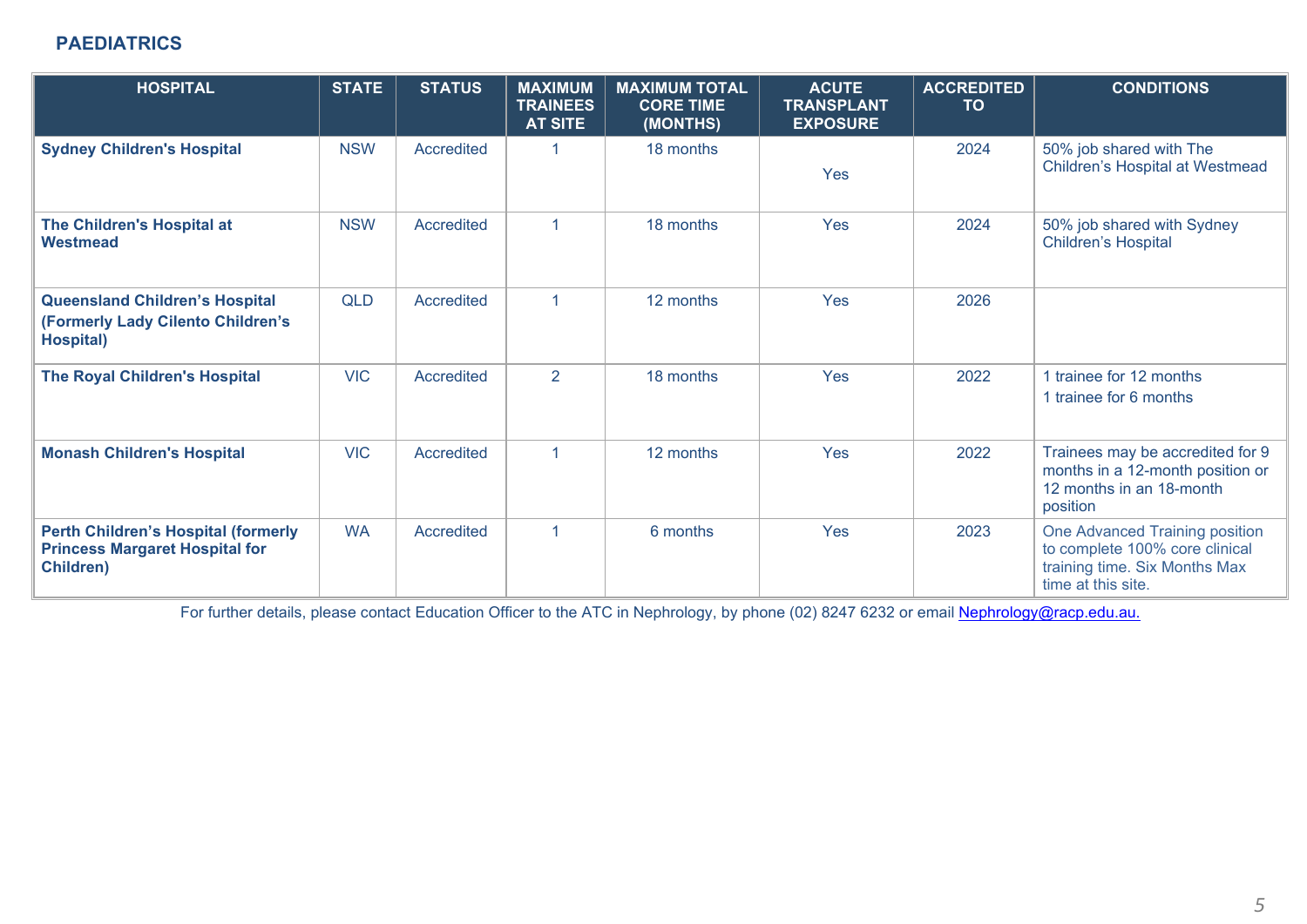## **INTERNATIONAL**

| <b>HOSPITAL</b>                                                                                                | CITY/<br><b>COUNTRY</b> | <b>STATUS</b>     | <b>MAXIMUM</b><br><b>TRAINEES</b><br><b>AT SITE</b> | <b>MAXIMUM</b><br><b>TOTAL CORE</b><br><b>TIME (MONTHS)</b> | <b>ACUTE</b><br><b>TRANSPLANT</b><br><b>EXPOSURE</b> | <b>ACCREDITED</b><br><b>TO</b> | <b>CONDITIONS</b>                                                                                               |
|----------------------------------------------------------------------------------------------------------------|-------------------------|-------------------|-----------------------------------------------------|-------------------------------------------------------------|------------------------------------------------------|--------------------------------|-----------------------------------------------------------------------------------------------------------------|
| <b>The Hospital for Sick Children</b><br><b>Paediatrics &amp; Child Health Division</b>                        | Toronto                 | Accredited        | $\mathbf{1}$                                        | 24 months                                                   | Yes                                                  | 2024                           | Australian trainees to complete a<br>minimum of 6 months in Australia<br>plus their D&P training<br>requirement |
| <b>University of British Columbia</b><br><b>Paediatrics &amp; Child Health Division</b>                        | Vancouver               | <b>Accredited</b> | $\mathbf{1}$                                        | 24 months                                                   | Yes                                                  | 2022                           | Australian trainees to complete a<br>minimum of 6 months in Australia<br>plus their D&P training<br>requirement |
| <b>University of British Columbia</b><br><b>Adult Medicine Division</b>                                        | Vancouver               | Accredited        | 2                                                   | 12 months                                                   | Yes                                                  | 2023                           |                                                                                                                 |
| <b>Hammersmith Hospital, UK</b><br><b>Adult Medicine Division</b>                                              | London                  | Accredited        | 2                                                   | 12 months                                                   | Yes                                                  | 2023                           |                                                                                                                 |
| <b>Guys and St Thomas NHS</b><br><b>Foundation Trust, UK</b><br><b>Adult Medicine Division</b>                 | London                  | <b>Accredited</b> | $\mathbf{1}$                                        | 12 months                                                   | Yes                                                  | 2022                           |                                                                                                                 |
| <b>Southmead Hospital, UK</b><br><b>Adult Medicine Division</b>                                                | London                  | Accredited        | $\mathbf{1}$                                        | 12 months                                                   |                                                      | 2022                           |                                                                                                                 |
| <b>Oxford University Hospital NHS</b><br><b>Trust-Oxford Kidney Unit, UK</b><br><b>Adult Medicine Division</b> | London                  | Accredited        | $\mathbf{1}$                                        | 12 months                                                   |                                                      | 2024                           |                                                                                                                 |
| <b>Royal London Hospital, UK</b><br><b>Adult Medicine Division</b>                                             | London                  | Accredited        | $\mathbf{1}$                                        | 12 months                                                   |                                                      | 2024                           |                                                                                                                 |
| <b>Royal Free Hospital, UK</b><br><b>Adult Medicine Division</b>                                               | London                  | Accredited        | $\mathbf{1}$                                        | 12 months                                                   | $\sim$                                               | 2022                           |                                                                                                                 |